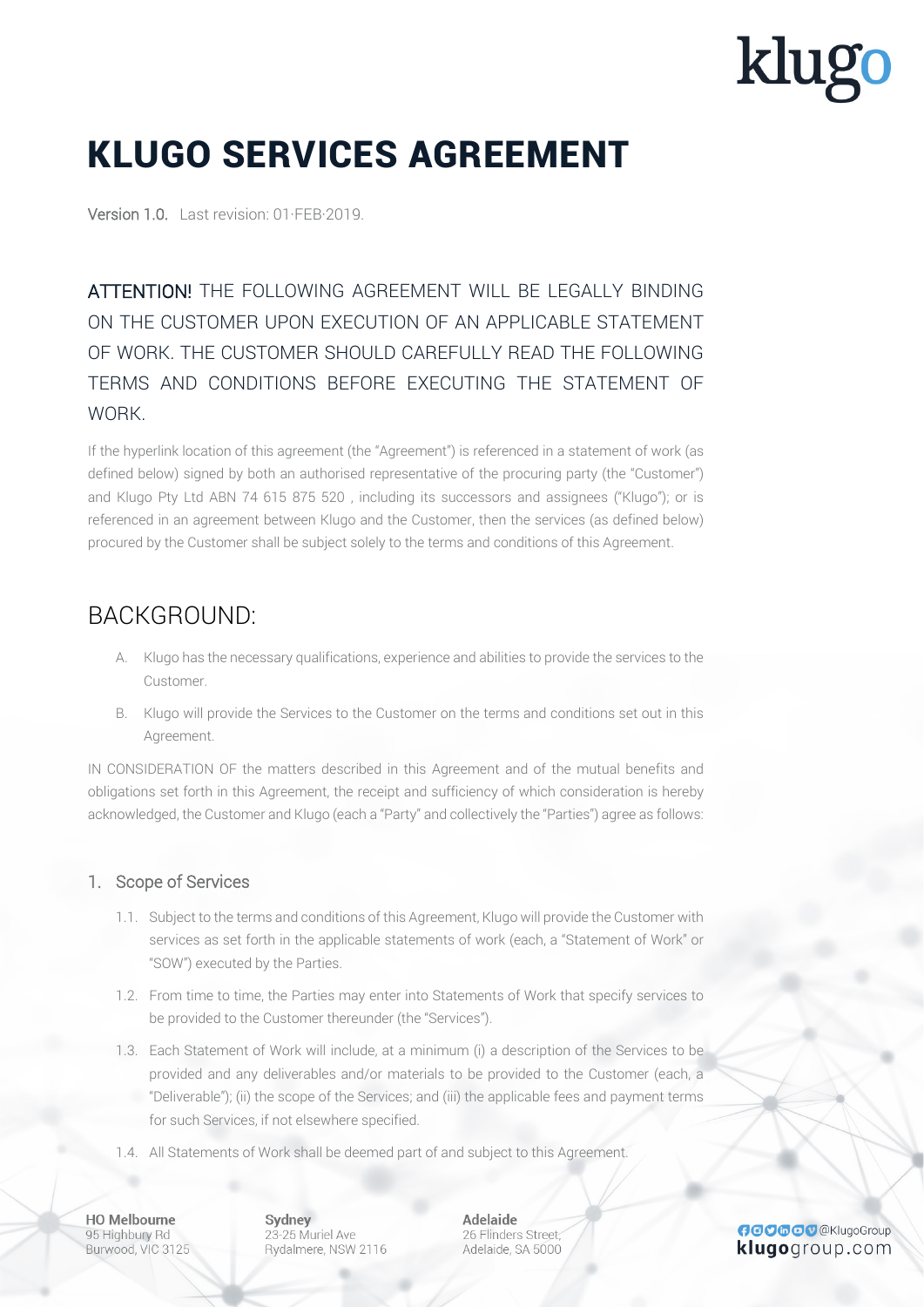- 1.5. If technical services are incorporated in a Statement of Work, the functionalities outlined as 'technical services' are general requirements and do not represent a technical design specification. Definitions of complete and detailed requirements will be confirmed prior to development.
- 1.6. Klugo can reject a request for work if it reasonably believes that the work is outside of the types of services normally provided by Klugo.

#### 2. Confidential Information and Intellectual Property

- 2.1. For the avoidance of doubt, 'confidential information' means any information about a Party, its operations, products, data, ideas, technology, payment details, business, structure, programs, methods, operating procedures, activities, products and services, financial, accounting, marketing and technical information, customers/suppliers acquired by the other Party, including prospective customers and supplier information, (or any of its employees or agents) and all other information acquired whilst, or as a result of, performing or using the Services which is not in the public domain, other than as a result of a breach of confidence and includes all information irrespective of whether it has been reduced to a tangible form and irrespective of whether it has been marked in writing as 'confidential' (Confidential Information).
- 2.2. For the avoidance of doubt 'intellectual property' includes but is not limited to (a) all present and future rights to intellectual property including inventions and improvements, trade marks (whether registered or common law trade marks), patents, designs, copyright, any corresponding property rights under the laws of any jurisdiction; (b) all rights in respect of Confidential Information, an invention, discovery, trade secret, secret process, know-how, concept, idea, information, process, data, formula or work product; and (c) all work product developed in whole or in part by Klugo while providing the Services under this Agreement (Intellectual Property).
- 2.3. Klugo shall own all rights, titles and interests in the Deliverables and related Intellectual Property rights, excluding any Confidential Information provided to Klugo by the Customer for the sole purpose of enabling Klugo to provide the Services to the Customer.
- 2.4. Klugo shall have the right to use any such Customer Confidential Information solely for the purpose of providing the Services to the Customer.
- 2.5. Deliverables are deemed to be Klugo's Confidential Information and the Customer may not reverse engineer, decompile, disassemble, translate, copy, reproduce, display, publish, create derivative works of, assign, sell, lease, rent, license, sublicense or grant a security interest in all or any portion of the Deliverables.
- 2.6. Subject to the terms and conditions of this Agreement, and during the term of this Agreement, Klugo hereby provides the Customer with a limited, non-exclusive, nontransferable and terminable license to use the Deliverables solely for the Customer's internal operations in connection with its authorised use of the Service.
- 2.7. Notwithstanding any other provision of this Agreement:

**HO Melbourne** 95 Highbury Rd Burwood, VIC 3125 Sydney 23-25 Muriel Ave Rydalmere, NSW 2116 **Adelaide** 26 Flinders Street: Adelaide, SA 5000

**GOOGOO** @KlugoGroup klugogroup.com

klug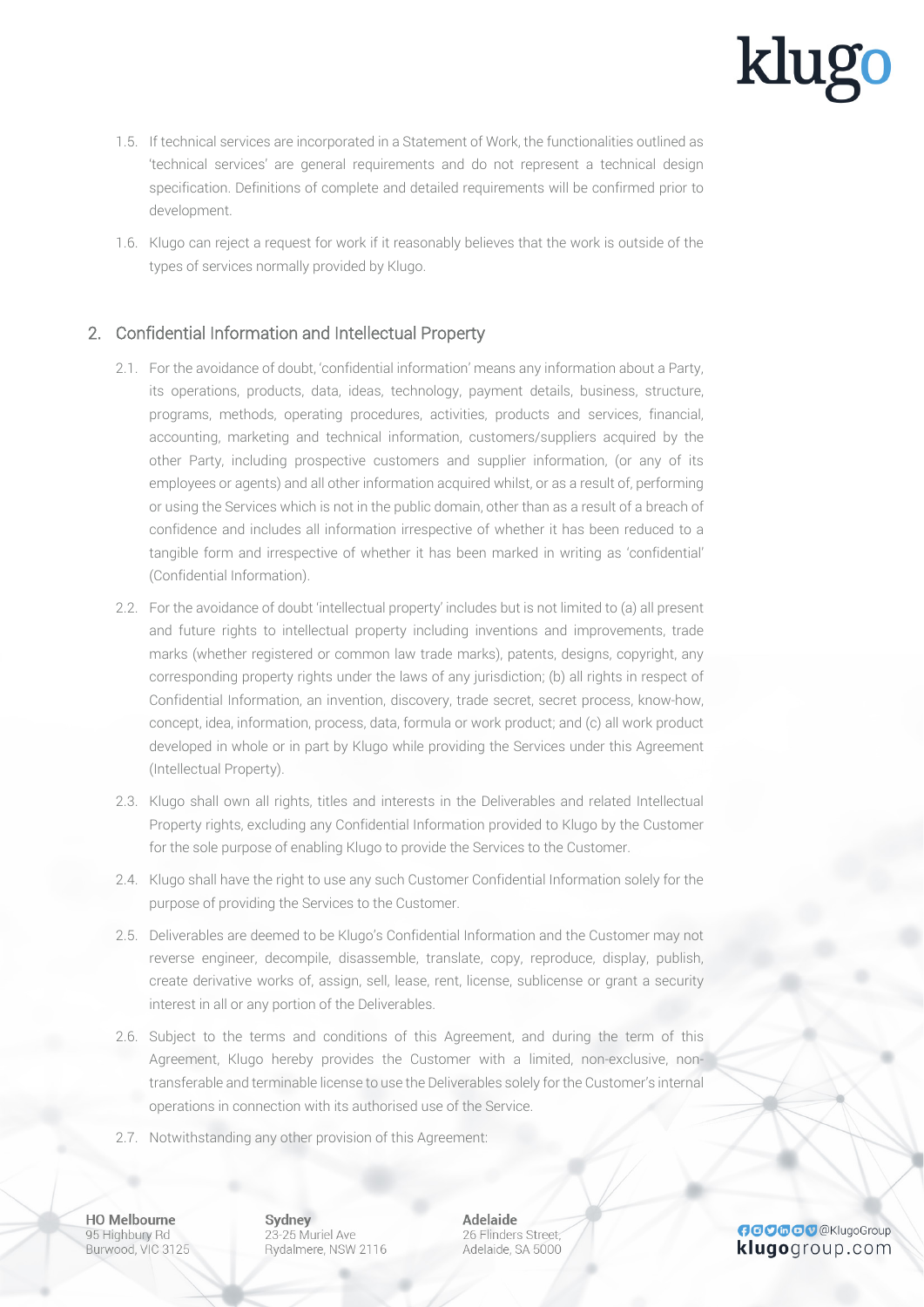- 2.7.1. (i) nothing in these terms and conditions shall be construed to assign or transfer any Intellectual Property rights in the proprietary tools, libraries, know-how, techniques and expertise ("Tools") used by Klugo to develop the Deliverables, and to the extent such Tools are delivered with or as part of the Deliverables, they are licensed, not assigned, to Customer, on the same terms as the Deliverables or as otherwise mutually agreed upon by the Parties in writing; and
- 2.7.2. (ii) the term "Deliverables" shall not include the Tools. Tools are Klugo's Confidential Information.
- 2.8. The Parties agree that they will not use, disclose, divulge, reveal, report or use, for any purpose, any Confidential Information which the Parties have obtained, except as authorised by the other Party or as otherwise provided for in this Agreement.
- 2.9. The Customer must not use Klugo's Intellectual Property in any publishing or advertising by the Customer without the prior written consent of Klugo, which may be withheld in Klugo's absolute discretion.
- 2.10. The Customer agreed to provide information, including any Intellectual Property to Klugo to enable Klugo to provide the Services. The Customer (a) warrants that they have all the necessary rights to provide the Intellectual Property to Klugo; (b) grants Klugo a perpetual, non-exclusive, royalty-free, irrevocable, worldwide and transferable license to use the Intellectual Property in any way Klugo may require to provide the Services to the Customer; and (c) consents to any act or omission which would otherwise constitute an infringement of the Customer's moral rights. For the avoidance of doubt 'moral rights' means the right of attribution of authorship, the right not to have authorship falsely attributed and the right of integrity of authorship, as defined in the Copyright Act 1968 (Cth).
- 2.11. The obligations under this clause will survive the termination of this Agreement.

#### 3. Delivery of Services

- 3.1. Klugo will perform the Services with due care and skill.
- 3.2. Any item or activity not specifically included in an applicable SOW is deemed outside the scope of Services.
- 3.3. The Customer is responsible for setting the scope and determining the priority amongst objectives in order to make effective use of the Services.
- 3.4. The Customer agrees that the Customer's personnel have the necessary authority to make decisions on business practices.
- 3.5. Services outlined in the applicable SOW will be provided remotely in English (whether verbally or in writing), with communication via telephone, email and web-conference software from Klugo's own facilities.
- 3.6. If onsite services are incorporated into the SOW, the schedule for any onsite services will be determined between Klugo and the Customer upon the commencement of Services and may incur additional fees and expenses.

**HO Melbourne** 95 Highbury Rd Burwood, VIC 3125 Sydney 23-25 Muriel Ave Rydalmere, NSW 2116 **Adelaide** 26 Flinders Street: Adelaide, SA 5000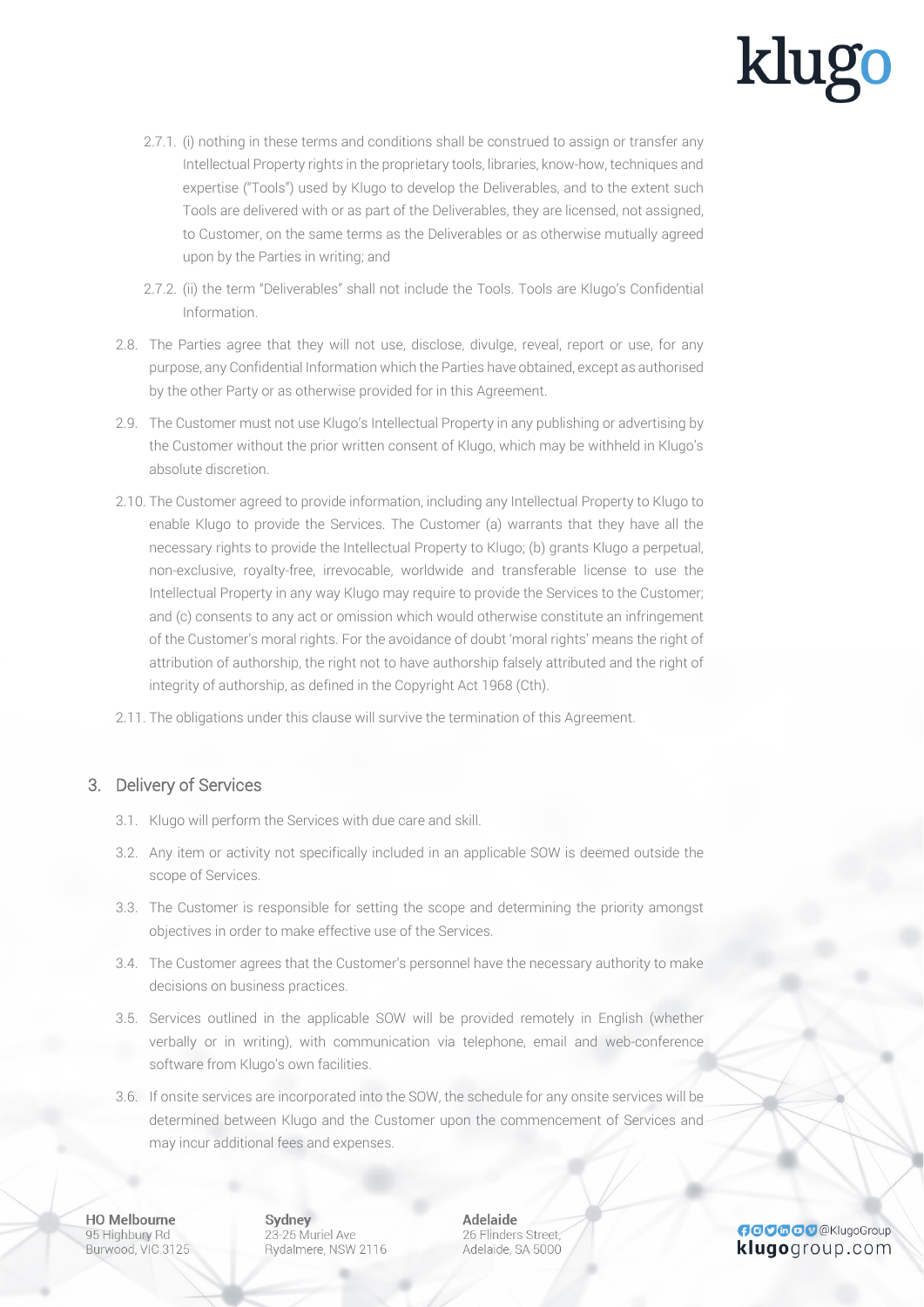- 3.7. The Customer shall not film or record delivery of the Services or Klugo materials without first obtaining the prior written consent of Klugo, which may be withheld in Klugo's absolute discretion.
- 3.8. Any and all hours outside normal business hours and/or in excess of ten (10) hours per day per Klugo resource or fifty (50) hours per week per Klugo resource require the prior written consent of Klugo.
- 3.9. Both Parties shall use commercially reasonable efforts to attend all scheduled meetings. The repeated cancellation of meetings may result in the provision of Services being delayed and additional fees and expenses being charged. The Customer indemnifies Klugo against any such delay or expense which arises as a result of the Customer's actions or inactions.
- 3.10. The Customer is solely responsible for determining the suitability of the Services and the Customer's reliance on the Services is at its own risk. To the extent permitted by law Klugo accepts no responsibility and will not be liable for any harm, loss and/or damage that is occasioned to the Customer or a third party as a result of any advice, information or recommendation made available to the Customer during the provision of Services.
- 3.11. Klugo will apply its reasonable endeavours to meet any agreed delivery time specified in the SOW, meeting a timetable is not a condition of this Agreement and Klugo is not, and will not be liable for any delay, loss or damage, however arising, if the Services are not delivered in accordance with agreed delivery times.

#### 4. Customer Responsibilities

- 4.1. The Customer will make available to Klugo a person (Administrator) for the purpose of providing access to the Customer's system(s).
- 4.2. The Customer acknowledges and agrees to provide Klugo with prompt and adequate responses to its requests for information and other requests relating to the Services.
- 4.3. The Customer is responsible for separately procuring, at its own expense, all necessary rights for its and/or Klugo's use of the Customer's or third-party technology that must be used to provide the Services.
- 4.4. The Customer acknowledges that use of third-party technology and/or services not already licensed or purchased by the Customer may require additional licenses and fee(s) that must be obtained separately by the Customer from the specific third-party provider of such technology and/or services prior to the commencement of Services.

**HO Melbourne** 95 Highbury Rd Burwood, VIC 3125 Sydney 23-25 Muriel Ave Rydalmere, NSW 2116 **Adelaide** 26 Flinders Street. Adelaide, SA 5000

**GOOGOO** @KlugoGroup klugogroup.com

# klug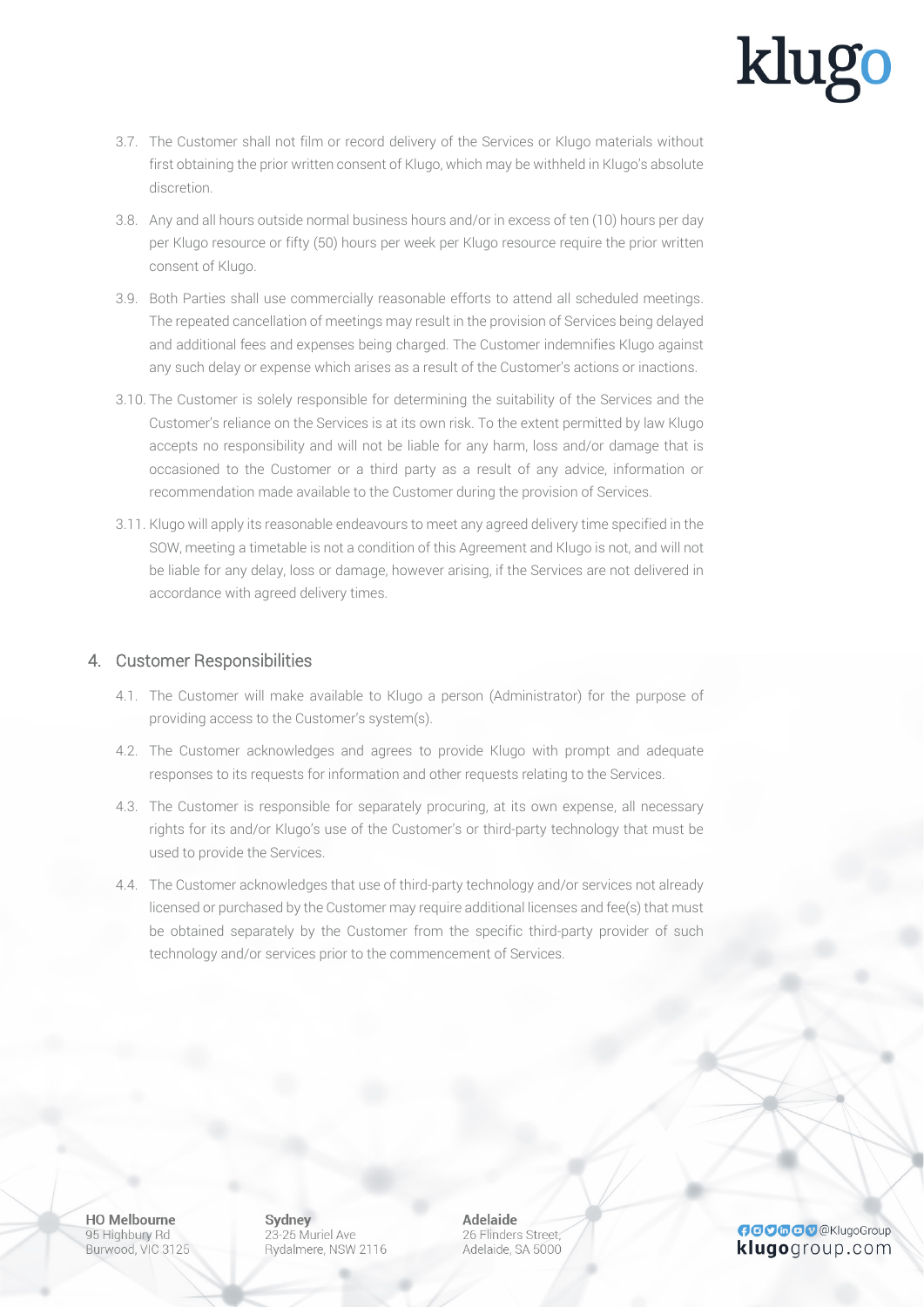#### 5. Ownership and Data

- 5.1. All data provided by the Customer to Klugo to enable Klugo to provide the Services (the "Input Data"), and all data provided by Klugo to the Customer as part of the Services (the "Output Data") and other information generated by Klugo in the course of providing Services to the Customer under this Agreement are and will remain the property of the Customer.
- 5.2. Klugo will not use Input Data, Output Data or other information generated or obtained in the course of providing the Services for any purposes other than those set out in this Agreement without the prior written consent of the Customer.
- 5.3. Upon termination of this Agreement, the Customer will have the right to retrieve from Klugo all Input Data, Output Data or other information generated or obtained by Klugo in the course of providing Services pursuant to this Agreement, except data which forms part of Klugo's Confidential Information and/or Intellectual Property, and Klugo will facilitate such retrieval. The costs associated with such retrieval will be borne by the party which terminates the Agreement.
- 5.4. To enable Klugo to provide the Services promptly and efficiently, the parties accept the following additional responsibilities:
	- 5.4.1. The Customer is responsible for the accuracy of Input Data provided to Klugo.
	- 5.4.2. On receipt of Output Data from Klugo, the Customer will check all corresponding Input Data and promptly advise Klugo of any errors.
	- 5.4.3. Upon being notified of an error by the Customer, Klugo agrees to promptly reprocess the relevant Input Data, the cost of re-processing to be borne by the party responsible for the error.
	- 5.4.4. The parties will work together to ensure that the Customer's staff are adequately trained to provide the Input Data required by Klugo to provide the Services.

#### 6. Variation Process

- 6.1. If either Party requests a variation to the scope, Deliverables or the Services described in a Statement of Work, the party seeking the variation shall propose the applicable variations by written notice.
- 6.2. Within forty-eight (48) hours of receipt of the written notice, each Party's project leader shall meet, either in person or via telephone conference, to discuss and agree upon proposed variations.
- 6.3. Klugo will prepare a variation order describing the proposed variations to the Statement of Work and the applicable change in fees and expenses, if any (each, a "Variation Order").
- 6.4. Variation Orders are not binding unless and until they are executed by both Parties.
- 6.5. Executed Variation Orders shall be deemed part of, and subject to, this Agreement.
- 6.6. If the Parties disagree about the proposed variation, the parties shall promptly escalate the variation request to their respective senior management officers for resolution.

**HO Melbourne** 95 Highbury Rd Burwood, VIC 3125 Sydney 23-25 Muriel Ave Rydalmere, NSW 2116 **Adelaide** 26 Flinders Street: Adelaide, SA 5000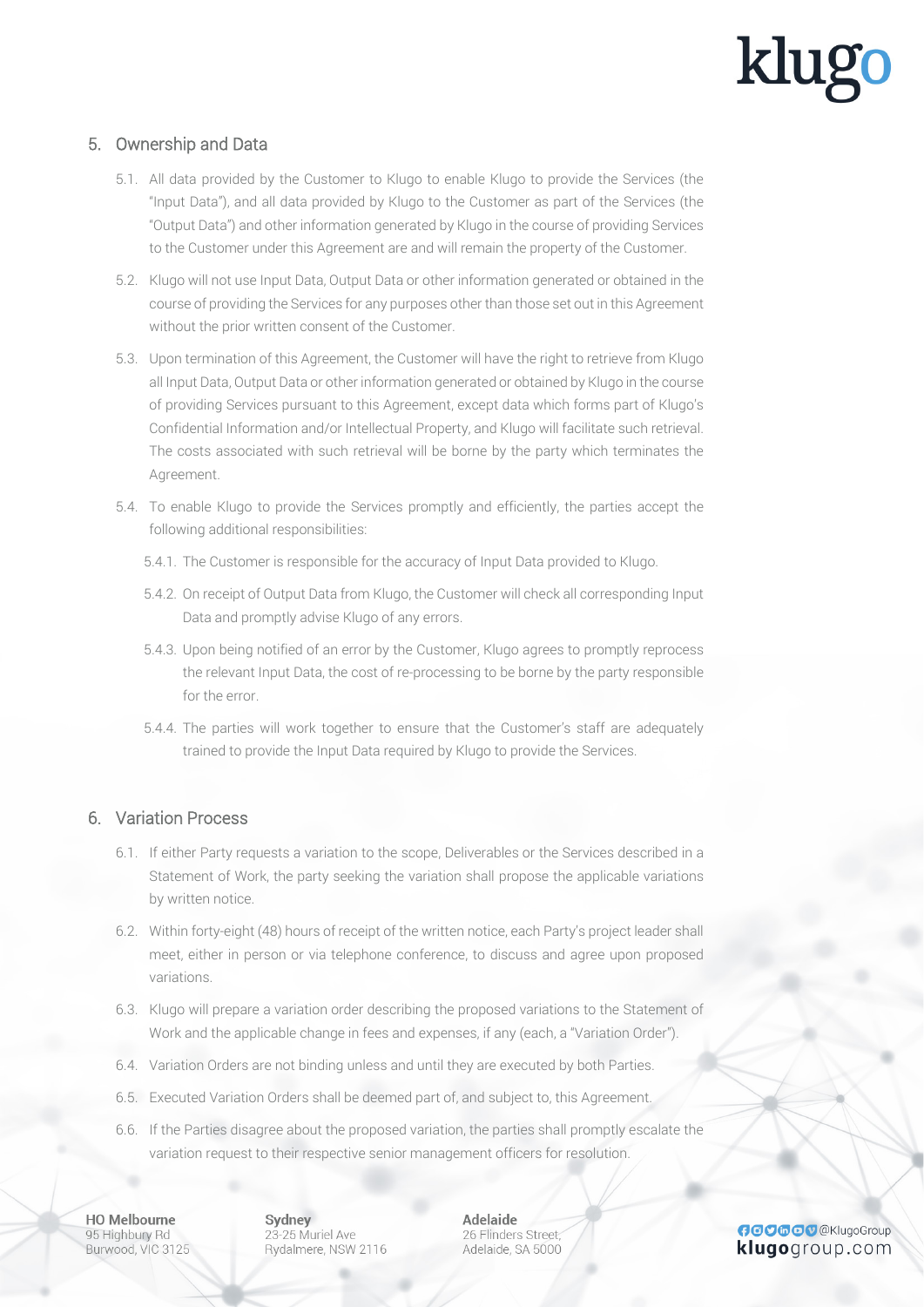#### 7. Term and Termination

- 7.1. The term of this Agreement (Term) shall commence on the effective date of this Agreement, or SOW referencing this Agreement and shall continue in effect until terminated as provided herein.
- 7.2. Each SOW shall commence on the date it is last signed, and shall expire upon completion of the Services set forth in the applicable SOW.
- 7.3. Upon execution of a SOW by both Parties, the SOW and this Agreement cannot be terminated, except as otherwise explicitly stated in the SOW or this Agreement.
- 7.4. Either Party may terminate this Agreement for convenience upon providing the other Party with thirty (30) days' written notice, if and only if there are no active SOWs.

#### 8. Pricing and Payment Provisions

- 8.1. The Customer shall pay the fees and expenses as specified in the SOW.
- 8.2. The pricing set forth in the SOW represents the fees for Services set forth in the SOW.
- 8.3. The Customer acknowledges that the SOW price is based solely on the information provided to Klugo and the assumptions documented in the SOW and includes only the Services set forth in the SOW.
- 8.4. Any requirement(s) or additional hours and Services not included in a SOW or items not contemplated will be considered outside scope and will be handled in accordance with clause 6 of this Agreement.
- 8.5. Except as otherwise set forth in a SOW Klugo shall issue tax invoices to Customer for Services monthly in arrears. Payment shall be made in Australian currency within seven (7) days from the invoice date.
- 8.6. Klugo may charge the Customer a late fee for failures to make payments by the date required under the tax invoice calculated daily using a rate that is 4% over the Australian Reserve Bank of Australia's cash rate, from the date that the payment first becomes due, to the date that the payment is received by Klugo, both dates inclusive.
- 8.7. For the avoidance of doubt 'tax Invoice' means an invoice that is in a form that complies with A New Tax System (Goods and Services Tax) Act 1999 (Cth). GST means the Goods and Services Tax as defined in A New Tax System (Goods and Services Tax) Act 1999 (Cth).

#### 9. Travel

9.1. Where a consultant is required to carry out Services at the Customer's premises or at a location nominated by the Customer (provided the premises and/or locality is within the city of the consultant's ordinary place of residence), Klugo may charge zone travel fees which includes travel time from the Klugo office for that city as itemised in the applicable Statement of Work.

**HO Melbourne** 95 Highbury Rd Burwood, VIC 3125 Sydney 23-25 Muriel Ave Rydalmere, NSW 2116 **Adelaide** 26 Flinders Street. Adelaide, SA 5000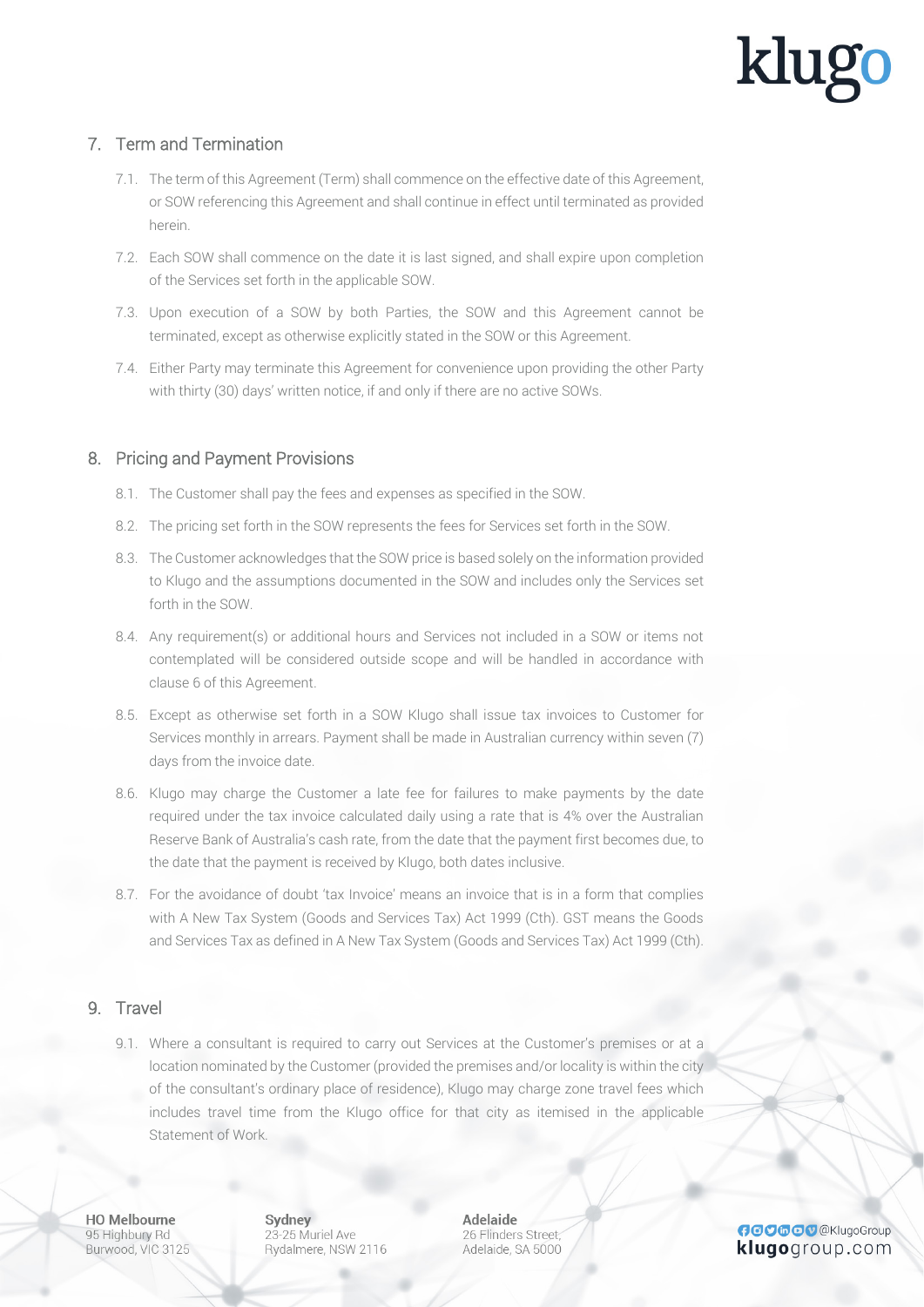- 9.2. Where a consultant is required to travel interstate to carry out Services at the Customer's premises or at a location nominated by the Customer, reasonable travel and living expenses required in connection with delivering the Services will be incurred and invoiced to the Customer as per the Klugo travel policy in addition to the Services fee.
- 9.3. The Customer acknowledges that the main consulting office for Klugo is in Adelaide, South Australia.

#### 10. Force Majeure

10.1. Neither Party shall be liable for any loss or delay (including those arising from a failure to perform the Services or discharge obligations under a SOW) resulting from any force majeure event, including, but not limited to, acts of god, fire, natural disaster, terrorism, labour stoppage (other than those involving Klugo employees), internet service provider failures or delays, civil unrest, war or military hostilities, criminal acts of third parties, and any payment date or delivery of Services shall be extended to the extent of any delay resulting from any force majeure event.

#### 11. Subcontracting

- 11.1. Klugo's relationship with the Customer pursuant to this Agreement will be that of an independent contractor.
- 11.2. Neither Party will have any authority to bind the other, to assume or create any obligation, to enter into any agreements, or to make any warranties or representations on behalf of the other Party.
- 11.3. Nothing in this Agreement shall be deemed to create any agency, partnership or joint venture relationship between the parties.
- 11.4. Except as otherwise provided by this Agreement, each Party is solely responsible for all of its employees and agents and its labour cost and expenses and for any and all claims, liabilities or damages or debts of any type whatsoever that may arise on account of each Party's activities or those of its employees or agents in the performance of this Agreement.
- 11.5. Klugo reserves the right to use third parties (who are under a covenant of confidentiality with Klugo), including, but not limited to, offshore subcontractors to assist with the Services, including, without limitation, any data migration, configuration, implementation and custom code development processes. Third parties who are not Klugo's employees or Klugo's director contractors (Third Parties) will be the Customer's responsibility. Klugo will not be responsible for the services provided by Third Parties.

**HO Melbourne** 95 Highbury Rd Burwood, VIC 3125 Sydney 23-25 Muriel Ave Rydalmere, NSW 2116 **Adelaide** 26 Flinders Street. Adelaide, SA 5000

**GOOGOO** @KlugoGroup klugogroup.com

## klug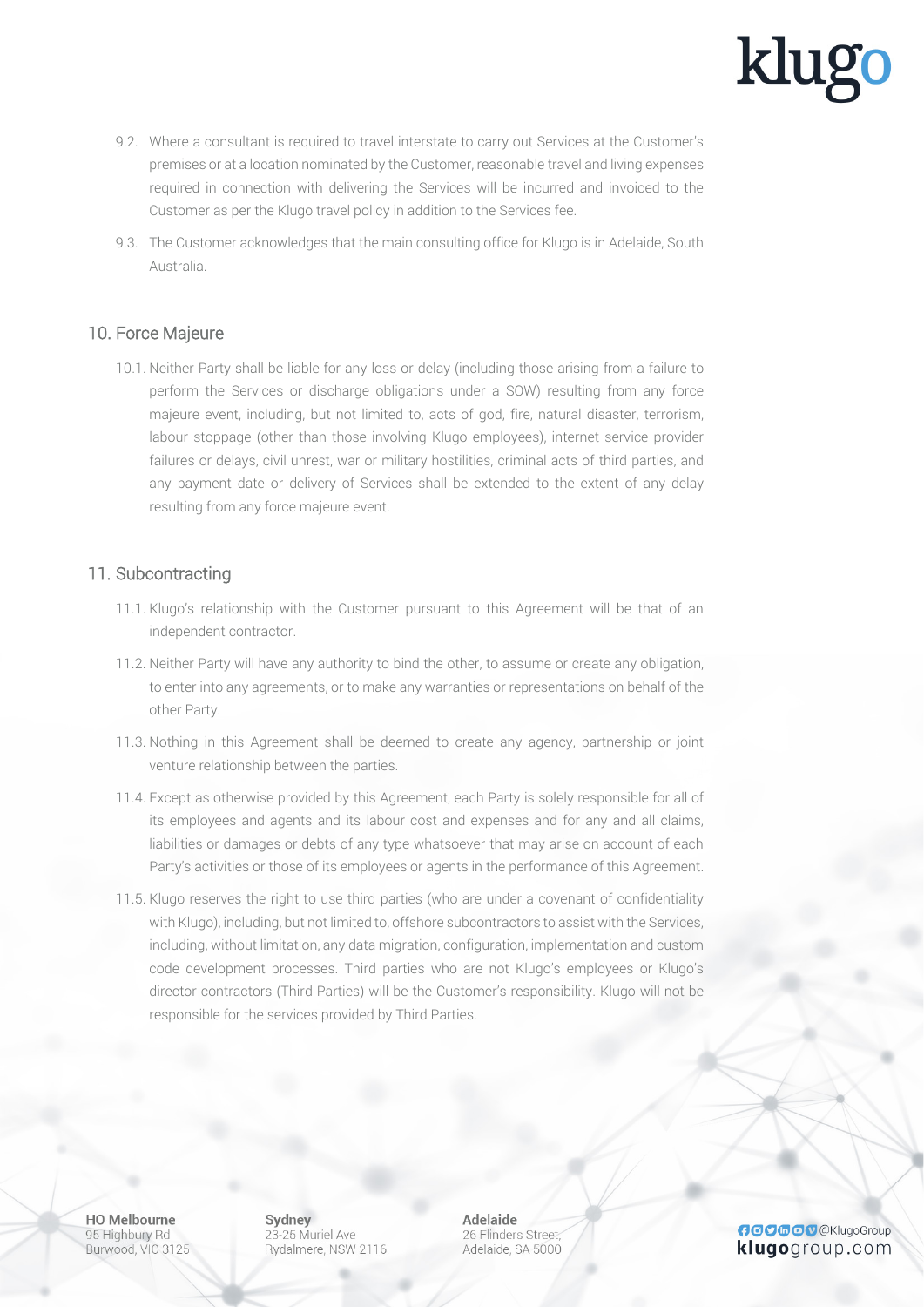#### 12. Consumer Law and Limitation of Liability

- 12.1. To the extent permitted by law, it is understood and agreed that Klugo will not be liable to the Customer, or any agent, associate of the Customer or third party claiming through the Customer, for any mistake or error in judgment or for any act or omission done in good faith and believed to be within the scope of authority conferred or implied by this Agreement.
- 12.2. Neither Party will be liable to the other Party for any claims for damages including claims for consequential or economic loss or loss of profits arising from or as a result of termination of this Agreement in accordance with the terms and conditions of this Agreement or a Statement of Work.
- 12.3. To the extent permitted by law, if Klugo becomes liable to the Customer in any manner whatsoever for a breach in relation to the supply of any defective goods and/or services (or services provided in relation to the defective goods), then Klugo's liability will be limited solely to the price paid by the Customer for such goods and/or services or the cost of their repair or resupply, whichever Klugo determines at its sole discretion.

12.4.

#### 13. Marketing

13.1. Unless the Customer specifically refuses permission, a general description of the work undertaken for the Customer, the name of the Customer and a general overview press release (if applicable) will be used in Klugo's general marketing information to indicate to prospective customers the type of work undertaken by Klugo for the Customer.

#### 14. Non-Solicitation

14.1. To the extent permitted by law, during the Term and for a period of twelve (12) months following termination or expiration of the Agreement, the Customer agrees that it will not directly solicit the engagement or employment of any of the employees or contractors of Klugo who have been engaged in the provision of Services, without written permission of Klugo.

#### 15. Dispute Resolution

- 15.1. Each Party agrees that before it seeks mediation, arbitration, litigation or any other form of Dispute resolution, it shall provide written notice to the other Party of the specific issues in dispute (and referencing the specific portions of any contract between the Parties which are allegedly being breached) (Initial Notice).
- 15.2. Within thirty (30) days after issuing an Initial Notice, knowledgeable executives of the Parties shall hold at least one meeting (in person or by video or tele-conference) for the purpose of attempting in good faith to resolve the dispute.

**HO Melbourne** 95 Highbury Rd Burwood, VIC 3125 Sydney 23-25 Muriel Ave Rydalmere, NSW 2116 **Adelaide** 26 Flinders Street. Adelaide, SA 5000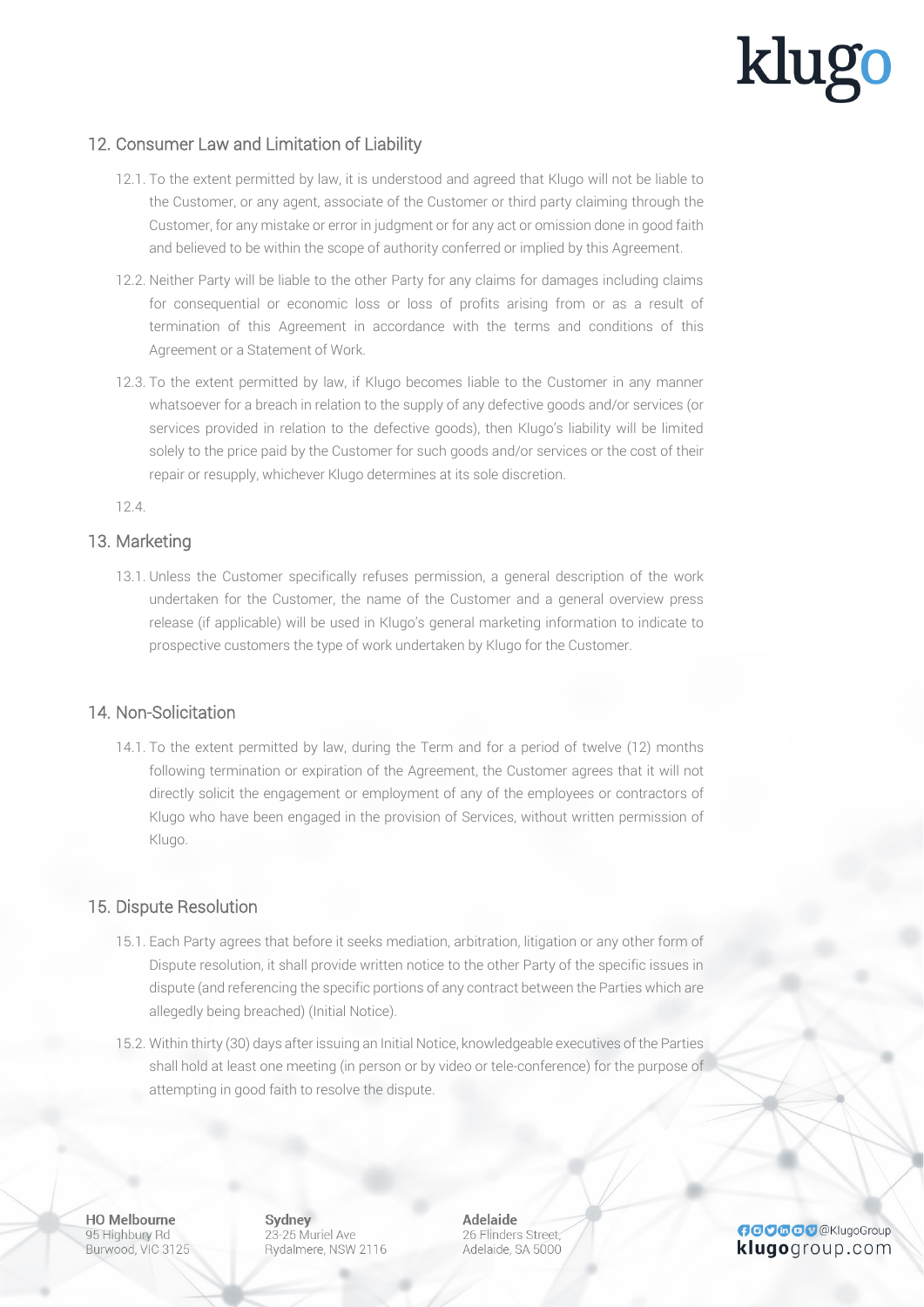- 15.3. Except as provided herein, any and all disputes, claims or controversies ("Disputes") arising out of or relating to this Agreement shall be submitted to mediation before arbitration or any other form of legal relief may be instituted.
- 15.4. Mediation may be commenced by a Party by providing a written request for mediation setting forth the subject of the Dispute and the relief requested. The Parties will cooperate in selecting a single mediator and scheduling a mediation, which should take place within forty-five (45) days following a request for mediation.
- 15.5. The Parties agree to maintain the confidential nature of all disputes and disagreements between them, including, but not limited to, informal negotiations, mediation, arbitration or litigation, except as may be necessary to prepare for or conduct these dispute resolution procedures or unless otherwise required by law.
- 15.6. The dispute resolution procedures contained in this clause shall not apply prior to a Party seeking a provisional remedy related to claims of misappropriation or ownership of Intellectual Property, trade secrets or Confidential Information.
- 15.7. The mediator shall be accredited by Australian Mediator Standards Board and be experienced with technology disputes. The Parties agree that they will participate in the mediation in good faith and share equally in its costs. The mediation shall take place in Melbourne Victoria Australia.

#### 16. Order of Precedence

- 16.1. Any inconsistency in any documents relating to the Agreement shall be resolved by giving precedence in the following order:
	- 16.1.1. (i) the terms and conditions of this Agreement;
	- 16.1.2. (ii) the text appearing in the applicable Statement of Work; and
	- 16.1.3. (iii) other documents, exhibits and attachments which accompany such Statement of Work or this Agreement.

#### 17. General Provisions

- 17.1. Any notice required or permitted to be given by either Party to the other Party under this Agreement will be in writing addressed to the other Party at their nominated address as itemised in the SOW, this Agreement or any other ancillary document. Any notice may be sent by standard post or email, and the notice will be deemed to have been served on the expiry of forty-eight (48) hours in the case of post, or at the time of transmission in the case of transmission by email.
- 17.2. Headings are inserted for the convenience of the Parties only and are not to be considered when interpreting this Agreement.
- 17.3. It is agreed that there is no representation, warranty, collateral agreement or condition affecting this Agreement except as expressly provided in this Agreement.

**HO Melbourne** 95 Highbury Rd Burwood, VIC 3125 Sydney 23-25 Muriel Ave Rydalmere, NSW 2116 **Adelaide** 26 Flinders Street: Adelaide, SA 5000